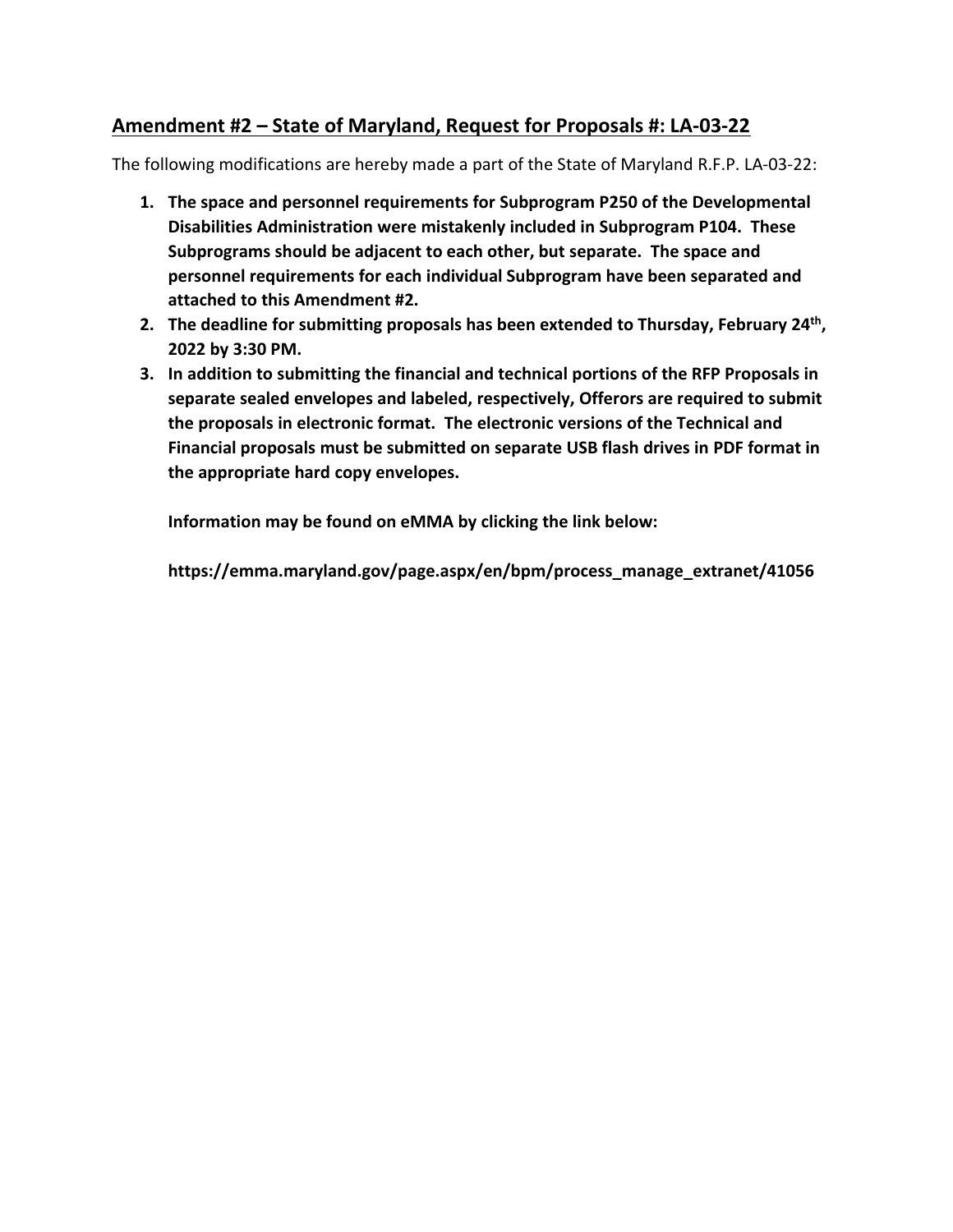

## **DEVELOPMENTAL DISABILITIES ADMINISTRATION - PROGRAM OPERATIONS**

## **680-1 BACK**

| Administration                                              | Developmental Disabilities Administration |  |  |  |  |  |  |  |
|-------------------------------------------------------------|-------------------------------------------|--|--|--|--|--|--|--|
| Subprogram Code                                             | P104 / 321301001104--- Program Operations |  |  |  |  |  |  |  |
| Employee Work Address (Primary Onsite Work (Multiple Items) |                                           |  |  |  |  |  |  |  |

Table of Contents

| <b>Job Title</b>                        |     | <b>Telework Eligibility (Y/N)</b> | % Telework | Required Square Sum of Full- Sum of Part- Sum of Sum<br>Feet | Time         | Time / Field Vacant of PIN |              |    | Sum<br>of<br>Office | Sum of<br><b>Workst</b><br>ation | Sum of<br><b>Hotelin</b><br>g<br>Space | Sum of<br>Required<br><b>Square Feet</b> |
|-----------------------------------------|-----|-----------------------------------|------------|--------------------------------------------------------------|--------------|----------------------------|--------------|----|---------------------|----------------------------------|----------------------------------------|------------------------------------------|
| Admin Officer III                       | Yes |                                   | 40%        | 50                                                           | $\mathbf{0}$ | $\mathbf{0}$               |              |    | $\mathbf{0}$        |                                  | $\mathbf{0}$                           | 50                                       |
| Admin Spec II                           | Yes |                                   | 40%        | 50                                                           | $\mathbf 0$  |                            |              |    | 0                   |                                  | $\Omega$                               | 50                                       |
| <b>Admin Spec II</b>                    | Yes |                                   | 60%        | 50                                                           | $\mathbf{0}$ | $\Omega$                   |              |    | $\Omega$            | $\Omega$                         |                                        | 50                                       |
| Admin Spec III                          | Yes |                                   | 40%        | 50                                                           |              |                            |              |    | $\Omega$            |                                  | 0                                      | 50                                       |
| <b>Administrator I</b>                  | Yes |                                   | 40%        | 50                                                           |              | $\mathbf{0}$               | $\mathbf{0}$ |    | $\mathbf{0}$        |                                  | $\mathbf{0}$                           | 50                                       |
| Administrator III                       | Yes |                                   | 40%        | 50                                                           |              |                            |              |    | 0                   |                                  | 0                                      | 50                                       |
| Coord Spec Prgms Hith Serv III Dev Dsbl | Yes |                                   | 40%        | 50                                                           |              | $\mathbf{0}$               | $\mathbf{0}$ |    | $\mathbf{0}$        |                                  | $\mathbf{0}$                           | 50                                       |
| Med Care Prgm Assoc II                  | Yes |                                   | 40%        | 50                                                           | $\Omega$     |                            | 3            | 3  | 0                   | 3                                | $\Omega$                               | 150                                      |
| <b>Office Services Clerk</b>            | Yes |                                   | 40%        | 50                                                           | $\mathbf{0}$ | $\mathbf{0}$               | 3            | 3  | $\mathbf{0}$        | 3                                | $\mathbf{0}$                           | 150                                      |
| Prgm Admin I Dev Dsbl                   | Yes |                                   | 40%        | 50                                                           |              |                            |              |    | $\Omega$            |                                  | $\Omega$                               | 50                                       |
| Prgm Admin II Dev Dsbl                  | Yes |                                   | 40%        | 50                                                           | $\mathbf{0}$ | $\Omega$                   |              |    | $\mathbf{0}$        |                                  | $\mathbf{0}$                           | 50                                       |
| Prgm Mgr II                             | Yes |                                   | 40%        | 50                                                           |              |                            |              |    | $\Omega$            |                                  | 0                                      | 50                                       |
| Prgm Mgr Senior III                     | Yes |                                   | 20%        | 110                                                          |              |                            |              |    |                     | $\Omega$                         | $\Omega$                               | 110                                      |
| <b>Grand Total</b>                      |     |                                   |            |                                                              |              | $\mathbf{0}$               | 10           | 17 |                     | 15                               |                                        | 910                                      |